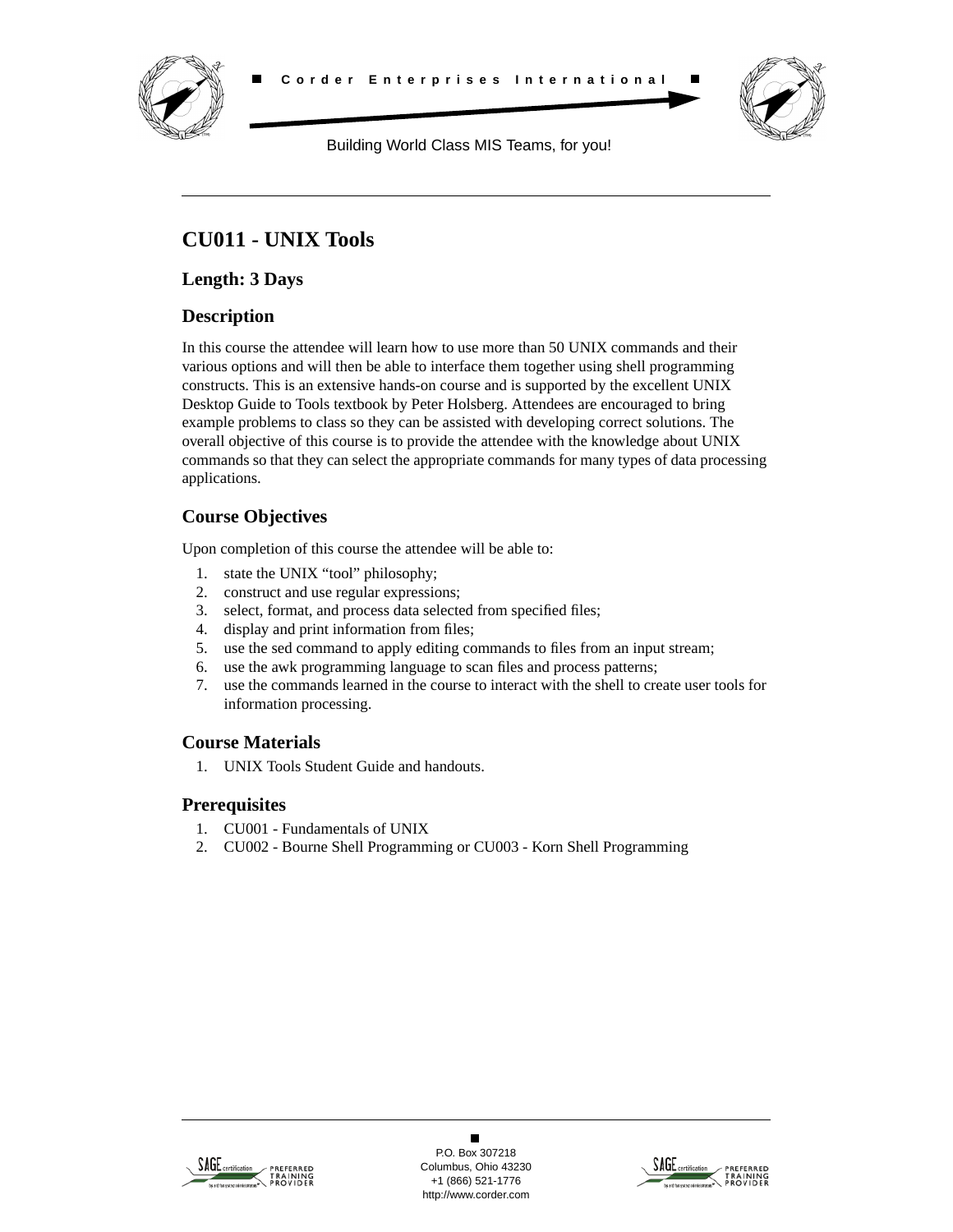### **Course Content**

#### **I COURSE OVERVIEW**

- A The tool philosophy
- B The UNIX file system
- C The system and user environments
- D UNIX shell constructs

#### **II UNIX REGULAR EXPRESSIONS**

- A What are regular expressions?
- B Where are regular expressions used?
- C Regular expression characters and construction
- D Regular expression examples

## **III ADVANCED EDITING USING VI**

- A ex sub-editor
- B Replacement strings
- C Substitution examples
- D Shell interface and filtering
- E Editor options
- F Abbreviations
- G Macros

#### **IV INFORMATION RETRIEVAL COMMANDS**

A The wc, file, find commands.

## **V FILE EXAMINATION/PRINTING**

- A Displaying and Printing Files
	- 1. The cat, pg, more, tail, head, tee, and lp commands
- B The grep family

#### **VI FILE MANIPULATION COMMANDS**

- A File Formatting
	- 1. The nl, fold, fmt, newform, pr, and tr commands
- B Field-Oriented Commands
	- 1. The cut, paste, sort, join, uniq, split, and csplit commands
- C File Comparison
	- 1. The diff, comm, sum commands.
- D File Compression
	- 1. The pack and compress commands.
- E File Archiving
	- 1. The cpio and tar commands.